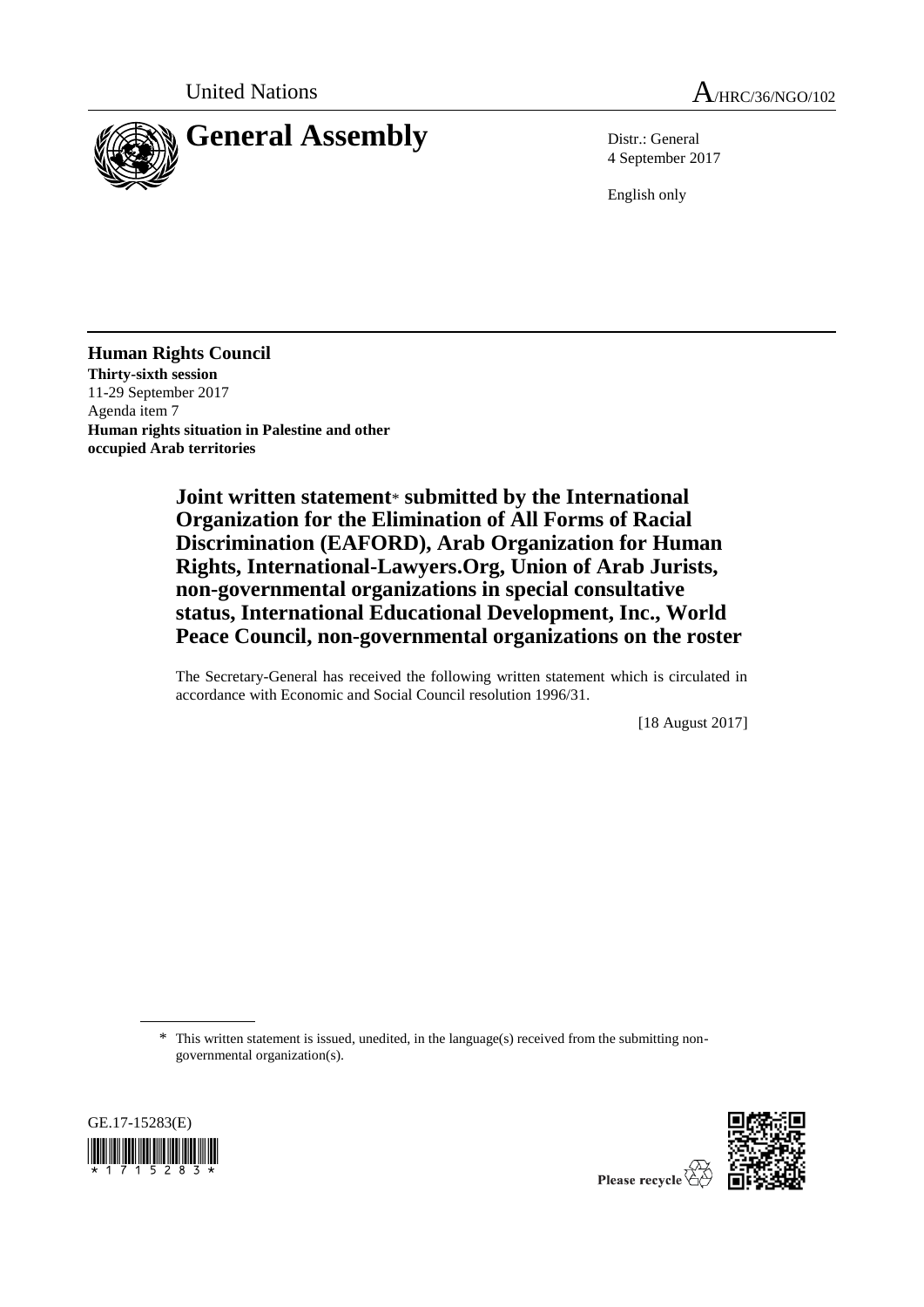# **The Debilitation of Palestinian Socioeconomic Development\***

Israel's policies and practices impede a solid economic environment and sustainable development in Occupied Palestinian Territory and violate Palestinians' economic and social rights. Israeli restrictions on the movement of people and goods, the discriminatory zoning and planning, deinstitutionalization of Palestinian economy, exploitation of Palestinian natural resources, rigorous sanctions, military actions and the blockade on Gaza have devastated Palestinian economy and caused lasting socioeconomic hardship and a protracted humanitarian crisis in Gaza. Discrimination against Palestinian citizens of Israel in the job market again shows that the Israeli apartheid system traverses the Green Line. The direly needed realization of the social and economic rights of the Palestinian people requires urgent redress of the root causes – which are focus of this submission.

## **Background**

Following their occupation in June 1967, the Gaza Strip and the West Bank were drawn progressively into a state of interdependency with the Israeli economy, with substantial implications for their long-term growth and development. Additionally, Israel has been engaging in the direct destruction of Palestinian manufacturing businesses 1 as well as in the debilitation of the traditionally vital agricultural sector2.

The economic dependence on Israel was entrenched with the 1994 Protocol on Economic Relations, or the Paris Protocol. The Paris Protocol institutionalized the captivity of the Palestinian economy to the Israeli market, severely restricting Palestinians' ability to develop any industries that might pose a challenge to Israeli industries and anchoring the de-development and de-industrialization of Palestinian economy. Israel controls Palestinian economy, including all imports and exports. Any commodity to be imported or exported has to be channeled through Israeli trade organizations. As a result, the Palestinian economy has regressed into a collection of insignificant local markets unable to compete with Israeli monopolies on goods. The Occupying Power is responsible for collecting customs duties on behalf of the PA, which it repeatedly withholds as form of punishment. The withholding of VAT duties and customs amounting to tens of millions of dollars per month signifies that employment in the public sector often goes unpaid.

#### **Predominant Factors in the West Bank**

Inhibitive factors in the occupied West Bank, including East Jerusalem, are stringent Israeli movement and access restrictions of goods and the confiscation of land and property for settlement and Wall construction. The Wall cuts off Palestinians from their agricultural lands, wells, and means of subsistence, thus hampering agricultural production. For Palestinians, this signifies a limited capacity for economic growth. Moreover, the development of the physical environment and infrastructure of occupied Palestine aimed at catering to the needs of the Jewish settlements has exhausted Palestinian physical, natural and financial resources that would otherwise have fostered Palestinian development.

Israel retains control of almost all land reserves needed for the development of Palestinian communities located in Area C, most of which were formerly within the municipal jurisdiction of their communities and privately owned. The use of this land for the development of Areas A and B, such as building industrial plants or agricultural facilities, laying water mains or creating roads, is subject to the rare approval by the Occupying Power. According to the World Bank, the

<sup>1</sup> Sansour (2014); Abunimah (2012).

<sup>2</sup> While the agricultural sector in Palestine has traditionally played a vital economic role, it is besieged and gravely distorted by the Israeli occupation. Israel restricted Palestinian production of traditional crops that would compete with products from Israel by limiting water used for irrigation by farmers producing competing agricultural products and the dumping of lower priced products on Palestinian markets, forcing Palestinians to sell below cost. Thereby, occupied Palestine turned into a captive market for Israeli goods. The relative contribution of Palestinian agriculture to the GDP and exports has been in a continuous state of decline.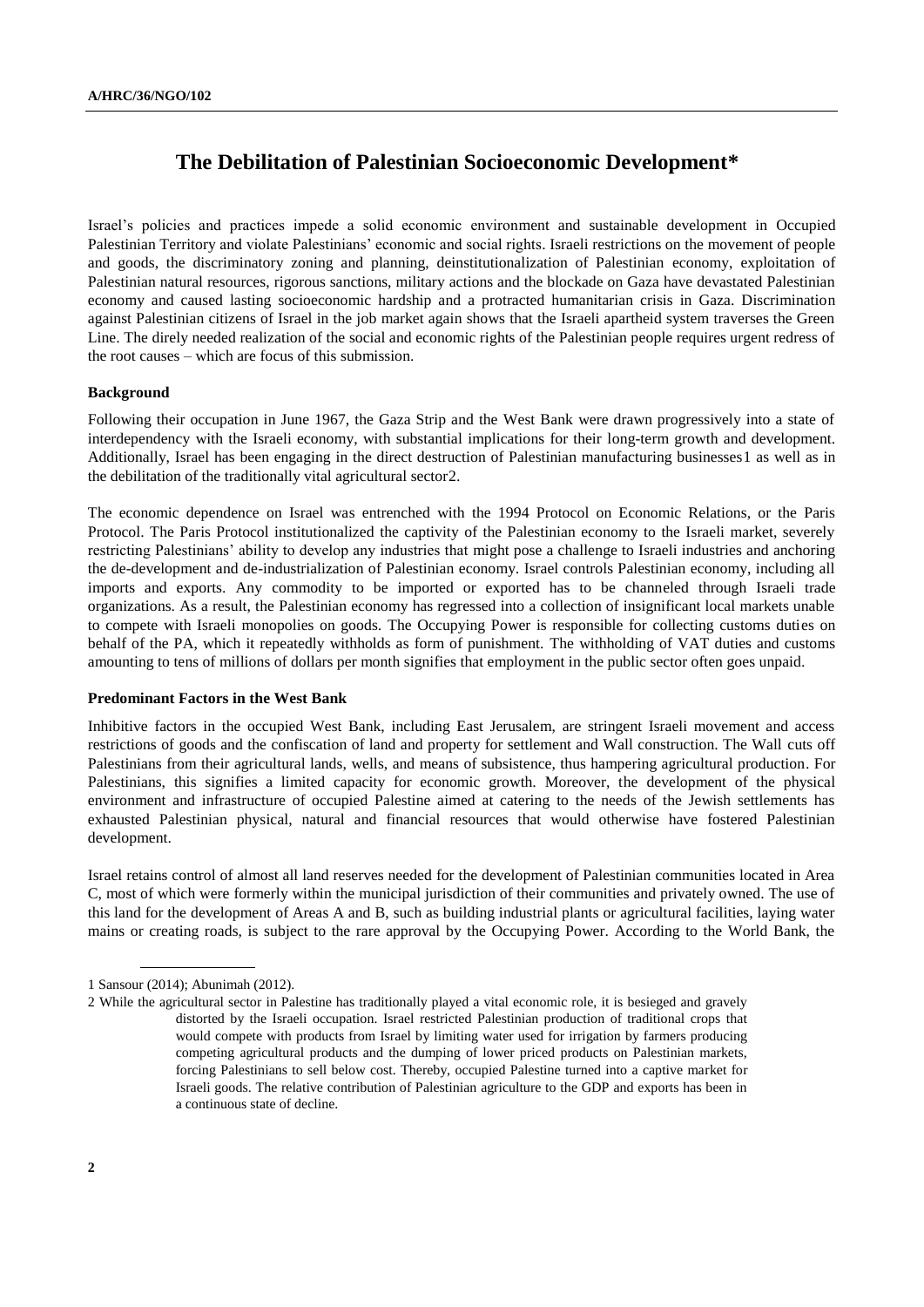Palestinian GDP could have increased by 3.4 billion dollars a year without Israel's restrictions imposed on economic development in Area C. Furthermore, Israel maintains its control over all crossing points between the West Bank and Israel, and between the West Bank and Jordan, as well as all the roads leading to Areas A and B. This leaves Israel with sole authority to decide the import of goods into the West Bank, even into areas officially under PA jurisdiction.

### **Predominant Factors in Gaza**

The population of Gaza has been brought to the brink of the abyss, with a protracted humanitarian crisis looming. Israel still bans nearly all exports3 from Gaza ten years after it imposed the blockade, which has resulted in the collapse of Gaza's economy, with most factories and hundreds of businesses shutting down. Gaza's economic growth is negative, its unemployment rate ranks among the highest in the world4, especially among youth, and the region depends on humanitarian aid. Vital infrastructure and public services lie in ruins. While Gaza residents have had to get used to the grim reality of power shortages and receiving electricity only few hours each day, the further power cuts imposed by the Occupying Power and the Palestinian Authority have rendered the situation unfathomably worse. At the height of summer, most Gaza residents have to make ends meet with erratic electricity of two to six hours daily and with scarce water supplies of only six to eight hours every four days.

The electricity and fuel shortage devastates water and sewage facilities, with about 95 percent of water received being contaminated and non-potable and with untreated sewage constantly flowing into the coastal areas. This heightens the risk of waterborne diseases as well as of flooding and further displacement.

Gaza registers negative economic growth and is expected to be unlivable by 2020 or earlier, while currently 47 percent of Gaza households are food-insecure and 42 percent of those able and willing to work are unemployed5. Wide segments of the population, about 80 percent, are therefore dependent on humanitarian aid. This situation has been aggravated by the constraints imposed on agencies providing humanitarian aid in Gaza as well as by the prevention of reconstruction of homes and livelihoods destroyed in the 2014 operation through the blockade and severe import restrictions. Restrictions on the opening of the Rafah crossing have compounding effects. This leaves tens of thousands of Gazan Palestinians displaced.

Gazan Palestinian communities living and working in Access Restricted Areas, such as fishermen, suffer particularly under diminished access to agricultural land and the sea and the destruction and confiscation of equipment and means needed for their livelihood, resulting in unemployment or income loss and deepening displacement pressure.

### **Conclusion and Recommendations**

The Israeli occupation imposes heavy economic costs on the Palestinian people. It causes a loss of hundreds of millions in annual revenues, a deceleration of Palestinian GDP, and deepens the Palestinian fiscal crisis. Thus, Palestinians' socioeconomic situation is critical. Unemployment continues to be extremely high, with two out of five Palestinian youths and 51 percent of young graduates being unemployed during the first quarter of 2016. In Gaza, the youth unemployment rate amounts to 58 percent. This is particularly due to the social, economic and political marginalization of young people under occupation. Palestinian women continue to suffer under the severe impact of the ongoing illegal Israeli occupation and all of its manifestations, and continue to be disproportionally faced with high rates of poverty and unemployment.

Palestine's economic deficiency is man-made and a result of Israel's stifling occupation. In view of Palestine's wealth in natural resources and once flourishing traditional industries and agriculture, and auspicious international trade relations, especially with other Arab countries, the economic deprivation of the Palestinian people is all the more

5 http://www.worldbank.org/en/country/westbankandgaza/overview

<sup>3</sup> Israel currently limits the ban on goods entering Gaza to those it defines as "dual-use", hence those allegedly usable for civilian and military purposes such as cement, iron and raw materials for the furniture industry. (B'tselem, 2016)

<sup>4</sup> Gaza's unemployment rate had peaked at 44% and 72% of households suffered from food insecurity. Gaza's reconstruction remained behind. In early September 2015, the UN Conference on Trade and Development considered that Gaza may become unliveable by 2020 unless economic trends shift.